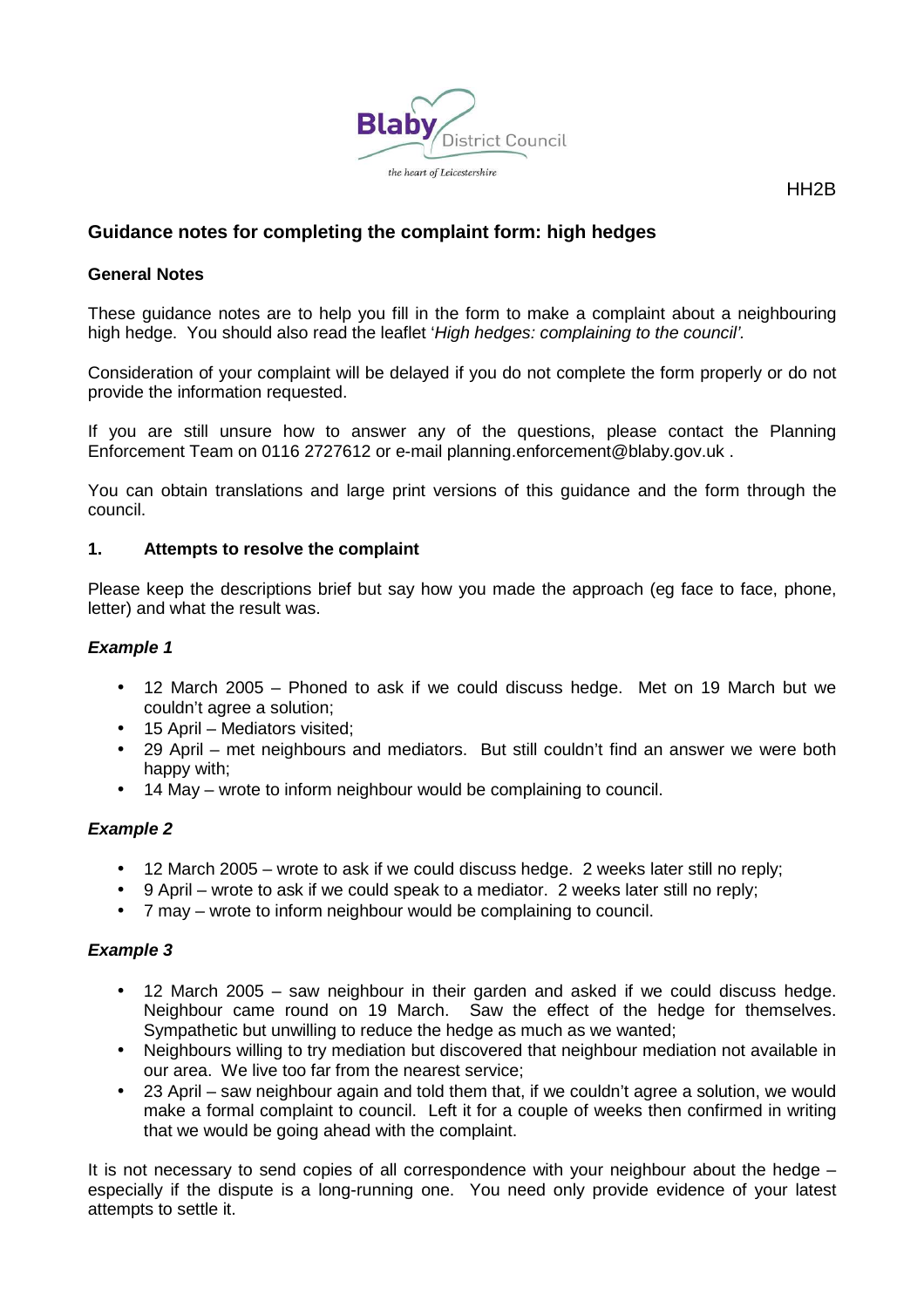## **2. Criteria for making a complaint**

## **Who can complain**

 2.6 You must be the owner **or** occupier of the property affected by a high hedge in order to make a formal complaint to the council.

 If you do not own the property (eg because you are a tenant or a leaseholder), you can still make a complaint. But you should let the owner (eg landlord or management company) know what you are doing.

 2.7 The property does not have to be wholly residential but must include some living accommodation otherwise we cannot consider the complaint.

## **3. Grounds of complaint**

 It will help if you provide as much information as you can but keep if factual. Remember that a copy of this form will be sent to the person who owns the site where the hedge is growing, and to the person living there if they are different people.

Concentrate on the hedge and the disadvantages you actually experience because it is too tall.

 We cannot consider problems that are not connected with the height of the hedge. For example, if the roots of the hedge are pushing up a path.

 Nor can we consider things that are not directly about the hedge in question. For example, that other people keep their hedges trimmed to a lower height; or that the worry is making you ill.

 Please also provide a photo of the hedge and a plan showing the location of the hedge and surrounding properties.

When drawing your plan, please make sure that you:

- Mark and name surrounding roads.
- Sketch in buildings, including adjoining properties. Add house numbers or names.
- Mark clearly the position of the hedge and how far it extends.
- $\bullet$ Mark which way north is.

 Please include copies of any professional reports that you may have had prepared. If you are complaining about the hedge blocking light, please mark which way is north on your plan (see above) and provide relevant measurements (eg size of garden, distance between the hedge and any windows affected). All measurements must be in metres (m).

### **4. Previous complaints to the council**

 We only need to know about formal complaints, made under the high hedges part of the Anti- Social Behaviour Act 2003. You don't need to tell us about telephone calls or other informal contact with the council about your hedge problems.

## **5. Who's who/The parties**

 We need all these names and addresses because there are some documents that we are required, by law, to send to the owner **and** occupier of the land on which the hedge grows. These include our decision on the complaint.